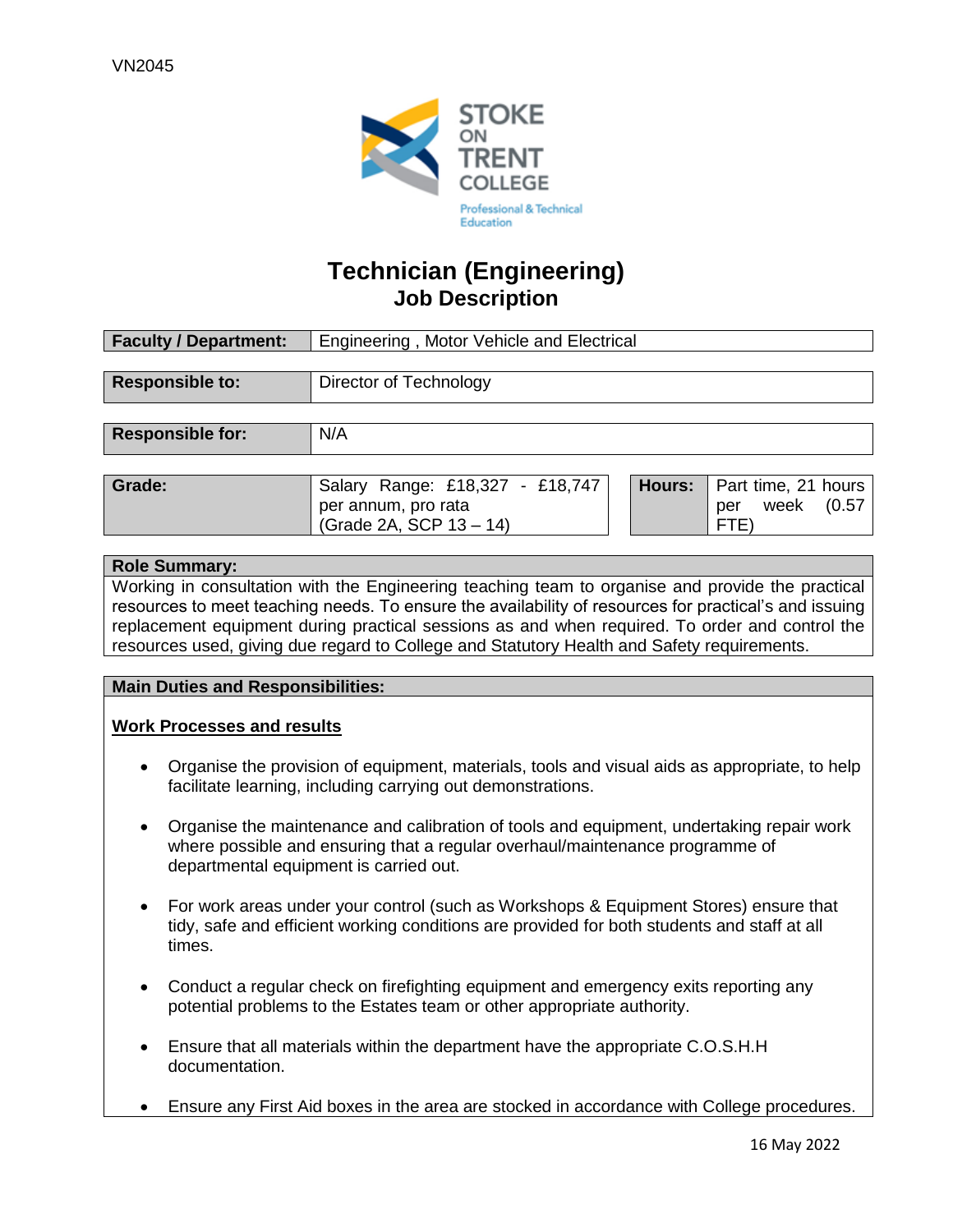- Produce and update risk assessments for teaching, learning and assessment activities, working in conjunction with the teaching staff.
- Report and take appropriate steps to make safe any defective or dangerous equipment, acting as the key contact to activate a resolution for any Health & Safety issues in your work area.
- Maintain stock records and order equipment and materials through the departmental systems, ensuring that all aspects of the college's financial regulations relating to procedures, records and security are complied with.
- Assist lecturing staff, where necessary, in the workshops and classrooms, paying particular regard to Health and Safety matters.
- Under the direction of the Technician Team Leader, assist and co-operate with other technician staff, or fellow workers located in other areas, when required to do so.
- Reclaim materials from old exercises where it is cost effective to do so.
- Participate in the Appraisal scheme and take part in appropriate staff development activities.
- Carry out such other duties, which may reasonably be required from time to time by the Line Manager.
- To carry out the above duties in the context of the practical application of the College's Equal Opportunities Policy and acting responsibly at all times in order to maintain the health and safety of yourself and others.

#### **Team Work**

• To work closely with the other Departments, as well as with partner agencies.

#### **Communication / Documentation**

• Communicate effectively across a wide range of audiences.

#### **Supervision / Staffing.**

• N/A

#### **Personal Development / Performance**

- Demonstrate a commitment to continuing Personal/Professional Development.
- Ability to observe and define priorities and timetables in the achievement of strategic and operational objectives.
- Adhere to the College's environmental and sustainability procedures and seek to promote environmental sustainability within own area of responsibility.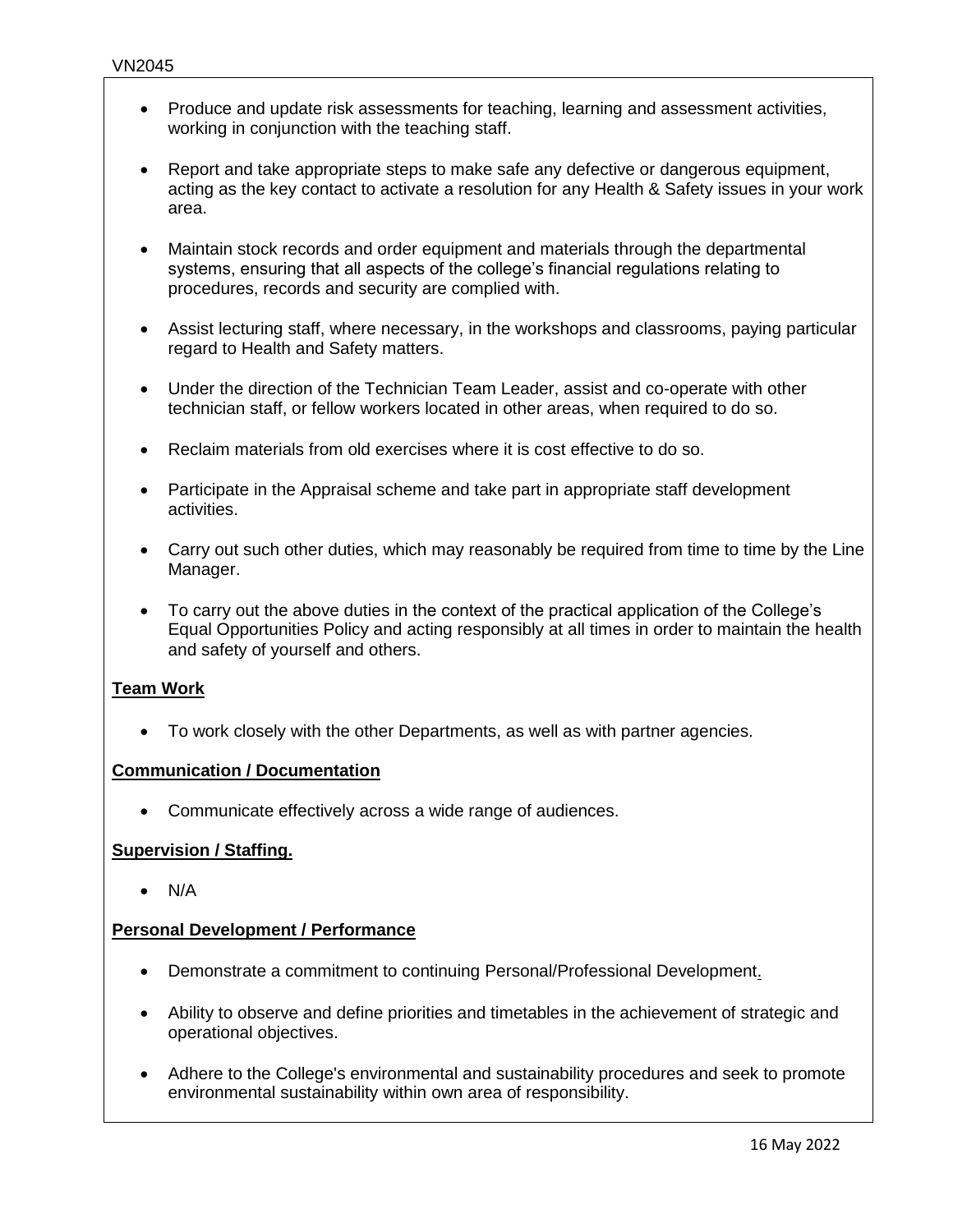#### VN2045

#### **College Values**

- To demonstrate and uphold the College's values, or Trust, Resilience, Authenticity & Ambition, Innovation & Collaboration, and Nurture (TRAIN).
- To promote and embed these values in all elements of work and in interactions with colleagues, learners, visitors and others.
- To participate in making the College and inclusive environment in which to learn and work.

#### **Safeguarding of Children and Vulnerable Adults**

• To comply with the College's Safeguarding policy and practices, and work in accordance with the Keeping Children Safe in Education Statutory Guidance for Schools and Colleges. To attend relevant and associated training, as required.

#### **Equality, Diversity, Health and Safety and Strategy**

- A strong commitment to the principles and practice of equality and diversity
- Take reasonable care of the Health and Safety of yourself and that of any other person who may be affected by your acts or omissions at work.
- Ensure as far as is necessary, that Statutory Requirements, Codes of Practice, Policies and Procedures, and Health and Safety arrangements are complied with.

#### **General Data Protection Regulation and Data Protection Act 2018**

• To understand, be aware of, and ensure full compliance with the General Data Protection Regulation, and Data Protection Act 2018, during and after employment with the College, and to comply with the College's Policy for such.

*This is not intended as an exhaustive list of duties or a restrictive definition of the post but rather, should be read as a guide to the main priorities and typical areas of activity of the postholder.*

*These activities are subject to amendment over time as priorities and requirements evolve and as such it may be amended at any time by the line manager following discussion with the post holder.*

*This Job Description and Person Specification is accurate as at May 2020. In consultation with the postholder, the College reserves the right to update, amend or vary its content, to reflect changes to, or modernisation of, the role.*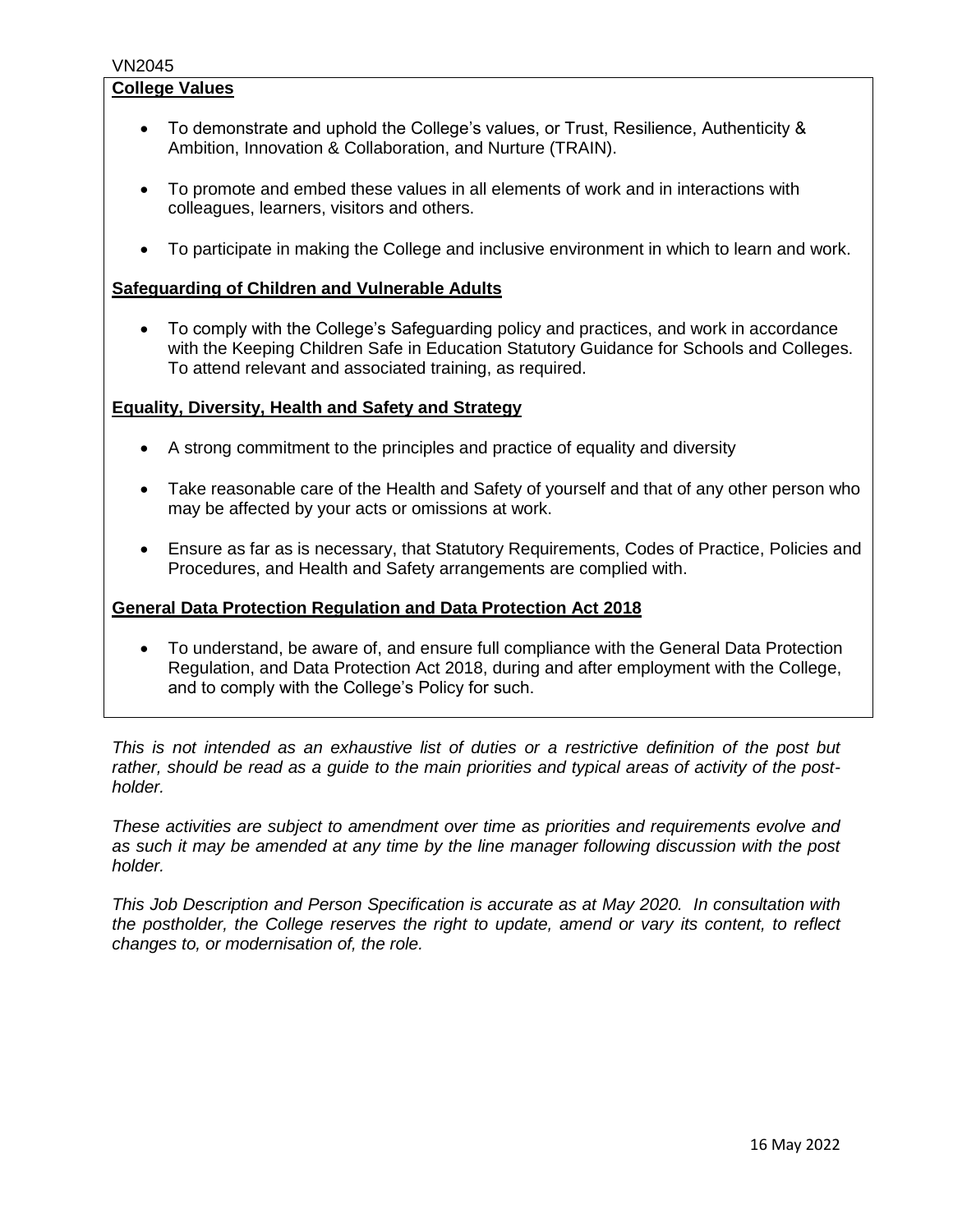

# **PERSON SPECIFICATION**

## **Technician (Engineering)**

| <b>Measured by:</b> |              |  |  |
|---------------------|--------------|--|--|
| А                   | Application  |  |  |
|                     | Interview    |  |  |
| т                   | <b>Test</b>  |  |  |
| P                   | Presentation |  |  |
| R                   | References   |  |  |
| Po                  | Portfolio    |  |  |

| <b>Criteria</b><br><b>Headings</b>                      | <b>Essential</b>                                                                                                                                                                                                                                                                        | <b>Evidenced</b><br>by | <b>Desirable</b>                                                                                                                                                                                                               | <b>Evidenced</b><br>by |
|---------------------------------------------------------|-----------------------------------------------------------------------------------------------------------------------------------------------------------------------------------------------------------------------------------------------------------------------------------------|------------------------|--------------------------------------------------------------------------------------------------------------------------------------------------------------------------------------------------------------------------------|------------------------|
| <b>Qualifications/</b><br>Education/<br><b>Training</b> | Vocational<br>$\bullet$<br>qualification at<br>Level 2 or above in<br>Engineering.<br>Level <sub>2</sub><br>$\bullet$<br>qualification (GCSE<br>$A^*$ - C or<br>equivalent) in<br>Maths and English<br>or a willingness to<br>attain these<br>qualifications with<br>the support of the | A, C<br>A, C           |                                                                                                                                                                                                                                |                        |
| <b>Experience</b>                                       | College.<br>Recent experience<br>$\bullet$<br>within the<br>Engineering<br>industry and can<br>demonstrate<br>current knowledge<br>and skills<br><b>Current Knowledge</b><br>$\bullet$<br>of new technology<br>used within<br>Engineering /<br>Welding industry.                        | A, I<br>A, I           | A Knowledge of<br>$\bullet$<br>machining with<br>the use of<br>Lathe, milling<br>and CNC<br>equipment is<br>desirable.<br>A knowledge of<br>$\bullet$<br>welding<br>processes and<br>weld testing<br>would be<br>advantageous. | A, I<br>A, I           |
| Skills/<br><b>Aptitudes/</b><br>Competences/            | Willingness and<br>$\bullet$<br>ability to work as<br>part of a team<br>Enthusiastic and<br>self-motivated                                                                                                                                                                              | A, I<br>A, I           |                                                                                                                                                                                                                                |                        |